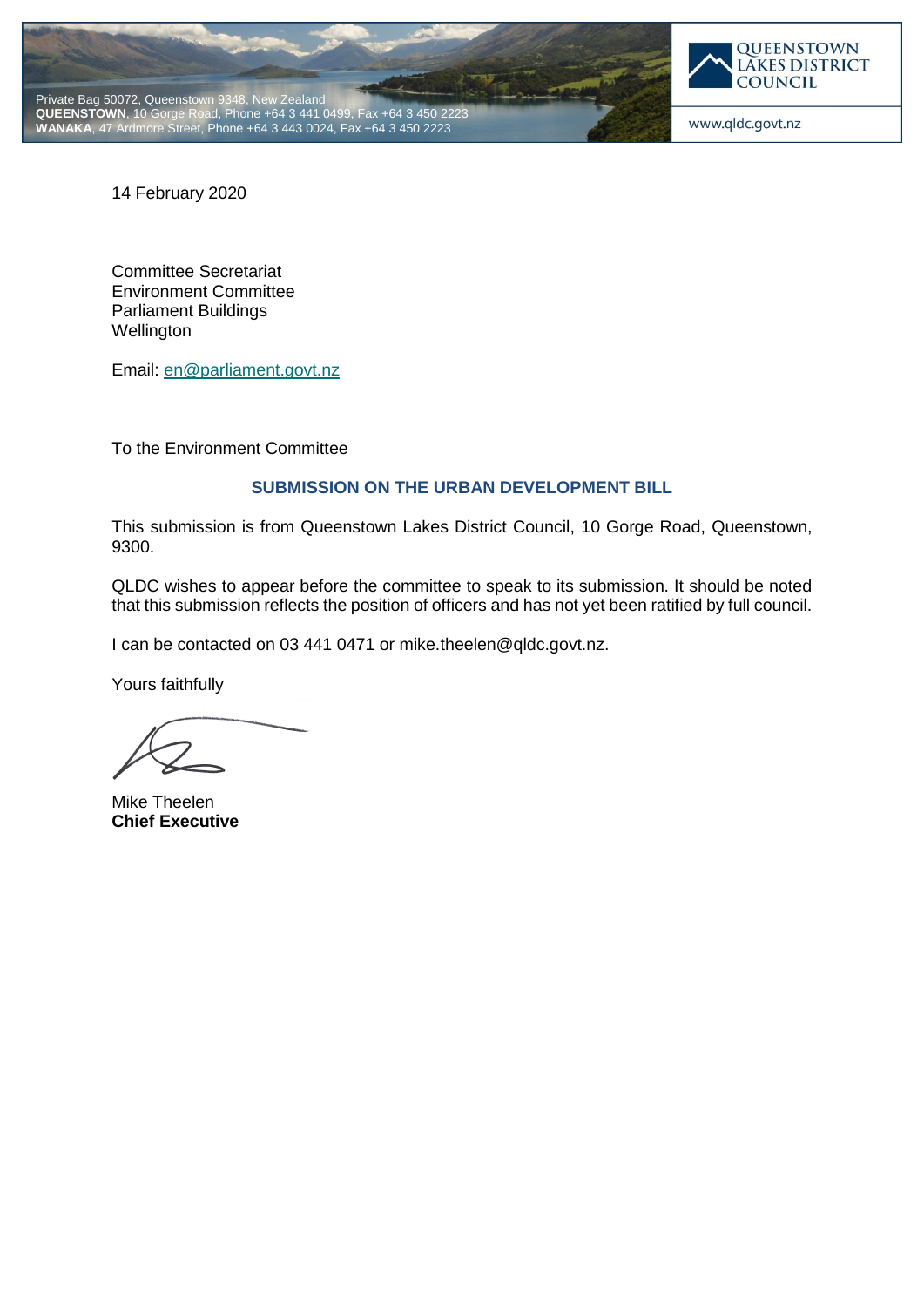### **SUBMISSION ON THE URBAN DEVELOPMENT BILL**

In principle, Queenstown Lakes District Council (QLDC) supports the intent of this Bill to provide a delivery tool in Kāinga Ora for urban design projects with consolidated infrastructure and funding mechanisms. The move towards placemaking, liveability and integrated communities is to be encouraged, rather than solely increasing the volume of housing without a view towards the amenities required.

QLDC does however have a number of concerns regarding the implementation of the wide suite of powers that have been afforded to Kāinga Ora in the Bill. This includes the potential for local authorities to be all but removed from the process in certain circumstances, which could lead to a host of unintended strategic and financial consequences for the communities involved.

## **1.0 LOCAL AUTHORITY PARTNERSHIP**

- 1.1 QLDC requests that the Bill require Kāinga Ora to firstly seek a partnership with the relevant local authorities (i.e. relevant territorial *and* regional councils, more specifically QLDC and ORC) well in advance of project announcements and throughout the lifecycle of all projects planned and executed by Kāinga Ora.
	- 1.1.1 No development is ever isolated from its surrounding community and will have both positive and negative impacts on service levels and demand on established network investment and commitments. Having councils and communities as partners in developments that generate these effects is essential to understand the true benefits and costs.
	- 1.1.2 Clauses 43-45 describe how Territorial Authorities are 'invited' to support a specified development project (SDP). Only positively-framed endorsement is accepted, and only then is a local authority nominee eligible to be appointed to the project governance body. QLDC believes a local authority nominee must be appointed in all cases.
	- 1.1.3 Local councils are best placed to understand their communities and their needs and aspirations. This should be taken into account at the genesis of any development to ensure community cohesion and amenity.

## **2.0 TRANSPARENCY AND COMMUNITY INCLUSION**

- 2.1 QLDC strongly advocates for transparency throughout the design and development process of projects tabled by Kāinga Ora. This needs to be done in full partnership with the local council and community voices need to be heard during this process and beyond.
	- 2.1.1 Reasonable time must be given for local authorities to consider and respond effectively within the process, including time for consideration via normal (or extraordinary) governance cycles. The reasons for this are outlined for stakeholders (other than councils), in Clause 35(6), and this should be extended to local authorities. The proposed 10 working day consultation period is inadequate and does not align with council decision making processes. This would not allow elected members to form a view or debate any proposed support. QLDC considers that the minimum consultation period be extended (SOLGM recommends 20 working days in line with Local Government Act and Resource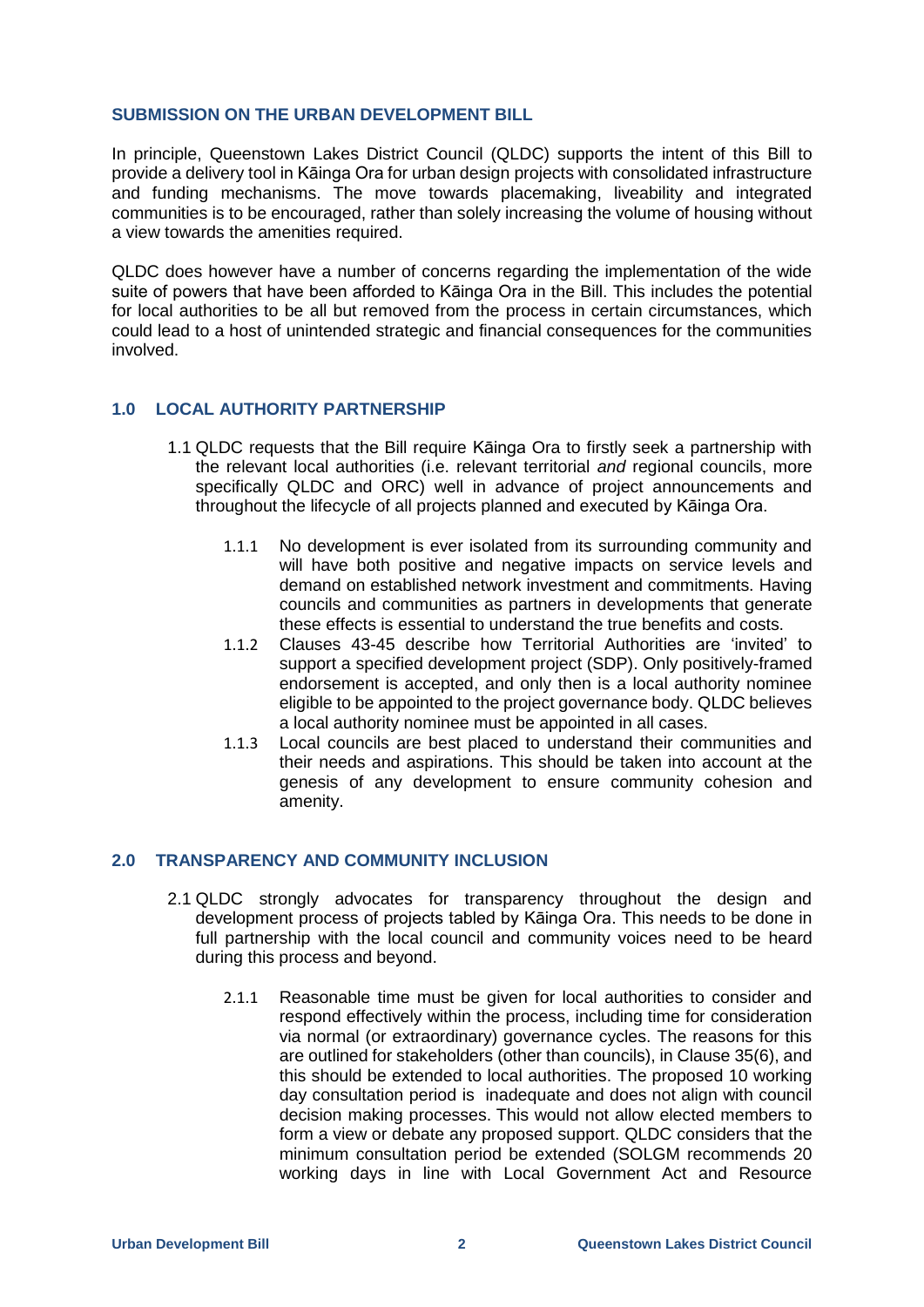Management Act) and Kāinga Ora should increase timeframes based on the complexity of projects.

- 2.1.2 The Queenstown Lakes District has a highly engaged community that rightly insists that full consideration be given to the local area and the history of development in the region when making development decisions. Without clear engagement and consultation, the community may not be supportive of highspeed models of development.
- 2.1.3 QLDC understands that specific in-confidence protections may be appropriate to maintain commercial sensitivity in some instances.

# **3.0 INTEGRATED STRATEGIC AND STRUCTURAL PLANS**

- 3.1 QLDC strongly believes that any structural development plans put forward by Kāinga Ora must be aligned with council long term plans, wider local authority strategies and community outcomes.
	- 3.1.1 The effects and implications of infrastructure planned and built through Kāinga Ora in discrete development projects should be required to fully consider the wider community, not only those directly within that development site.
	- 3.1.2 QLDC is concerned that financial planning and budgetary processes may be impacted by projects that reside outside of the council's long term plan. Infrastructure development by Kāinga Ora could lead to the requirement of upgrades and investment in existing council infrastructure that sit outside of the SDP site. The requirement for these additional upgrades may not have been forecast in the LTP, thereby leaving a funding deficit.
	- 3.1.3 These discrete developments under SDPs could lead to undesirable outcomes and conflicts with other council strategies and policies given the powers available for Kāinga Ora to overrule district plan provisions.

#### **4.0 RATING IMPLICATIONS**

- 4.1 QLDC shares the concerns articulated in SOLGM's submission over the administrative and financial burdens that will be placed on Local Authorities through Kāinga Ora's proposed rating system.
	- 4.1.1 QLDC requests clarification as to how Kāinga Ora will facilitate the collection of additional rates by local authorities on its behalf and what resources will be available to local authorities to administer this collection.
	- 4.1.2 Project areas and targeted rates should be be made clear to ratepayers in advance of the rating period so that there is no doubt where and when targeted rates will be implemented.

#### **5.0 DEVELOPMENT CONTRIBUTIONS (DC)**

5.1 QLDC requests clarification of the proposed development contribution calculation and collection mechanisms to be administered by Kāinga Ora. This will be important for projects where Kāinga Ora is acting as developer and also for projects where Kāinga Ora is acting as consenting authority under SDP.